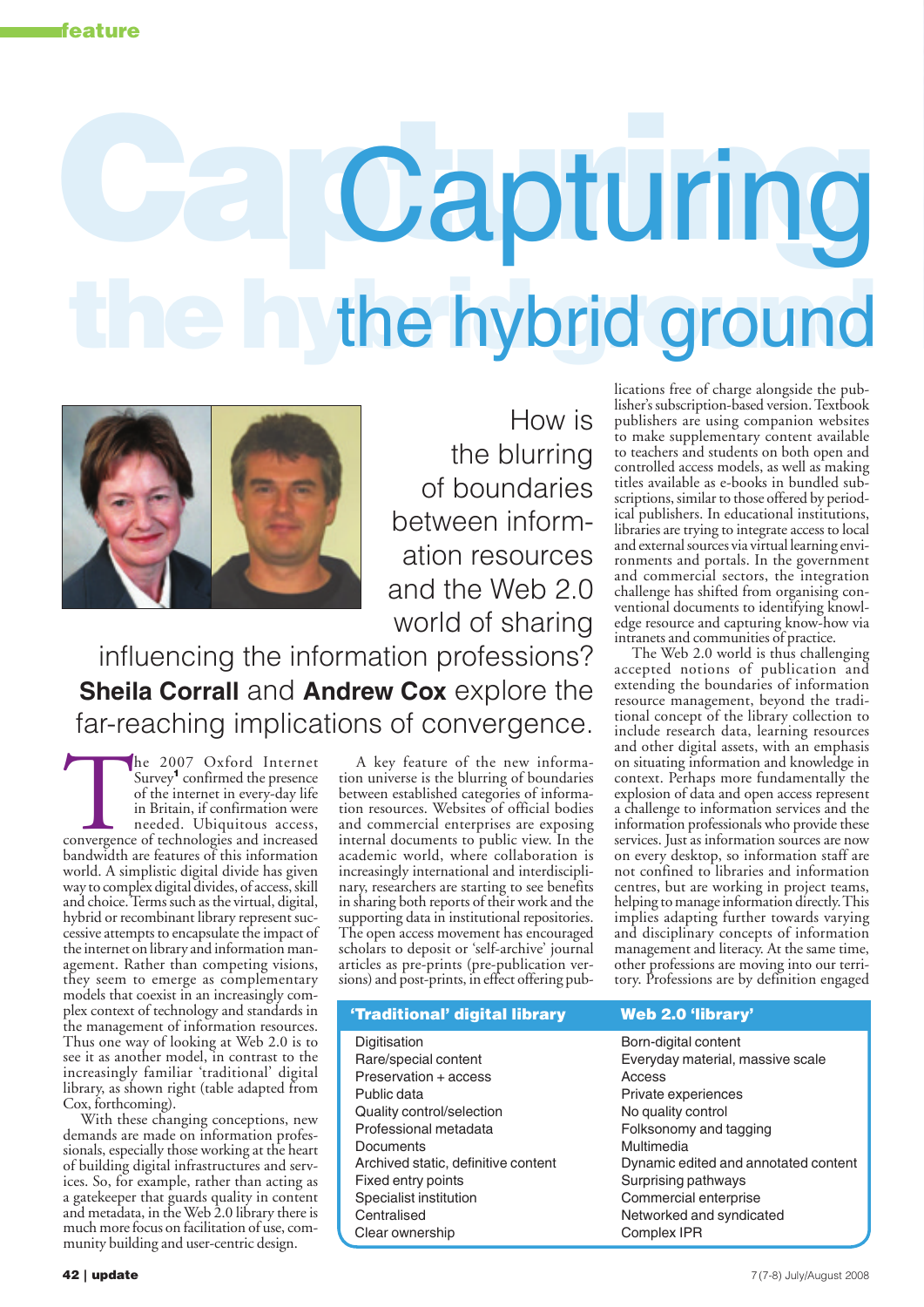Online searching is often seen as a basic IT skill, rather than a specialist professional skill.<br>
Specialist professional skill.<br>
Over the past decade we have seen continuing The mod<br>
convergence of professional roles, both within important

Image: ELEN Art, 123rf.com

in knowledge-based work, and the 'knowledge economy' has placed large sections of the workforce in information-intensive roles. With online searching now a routine activity and often seen as a basic IT skill, rather than a specialist professional skill, information professionals are having to define and develop their specialist roles more explicitly to demonstrate the value they add to their organisations and communities.

**'**

These developments reflect wider changes

in the nature and structure of professions. Professionals generally are recognising the need for continual 'upskilling', closer business involvement and more networking within and across specialist teams. Their work has become more specialised, with development of 'microspecialties' (niche subspecialties) within specific disciplines and also, more significantly, emergent hybrid professional specialisms, boundary-spanning roles which occupy the expanding shared territory that represents the overlap between formerly distinct domains. The notion of hybrid professionals came to the fore in the 1990s as a

response to the growing impact of IT on business operations. Researchers such as Michael Earl and David Skyrme**<sup>2</sup>** identified a need to develop people who combined technical skills with business knowledge (or vice versa) to enable organisations to exploit the strategic potential of technology. In the information world, 'hybridity' has been particularly associated with the convergence of academic library and IT services, with some commentators suggesting that overlaps in interests and expertise would eventually result in the merger of these services and their respective professions.

However, as others recognised at the time, the situation is much more complex than such visions assumed. Developments in technology and standards, with their organisational and cultural implications, are continually throwing up new forms of expertise.

Over the past decade we have seen continuing convergence of professional roles, both within the information content profession (for example, between librarians, archivists and records managers) and between content and conduit (technology) specialists, as new roles have evolved, combining competencies from both areas (for example, the web manager). In addition, we have observed another area of convergence, between the information and IT professions and the subject specialists, the

E-content and digital library specialists e.g. e-strategists, intranet managers, digital development teams, repository managers



Hybrid professionals (after Corrall & Lester, 1996).

people with expertise in other academic and professional disciplines. Thus, the learning technologist draws partly on the theories and practices of education and partly on the skillset of IT and media. Similarly, the information literacy specialist or 'instructional librarian' (borrowing US terminology) combines educational expertise with competence in library and information science.

Our model (above) builds on earlier work**<sup>3</sup>** in offering a tripartite view that differentiates three types of player, representing three broadly categorised groups. Their areas of specialism are information technology and media (the conduit specialists), library and information science (the content specialists) and other academic professional disciplines (the context specialists).

The emergent hybrid roles sit somewhere between these larger professional groupings.

The model helps us to understand some important dimensions of these new species. A key feature of these hybrid domains is that postholders can enter the shared territory from either side of the professional divide to occupy distinctive roles, the focus of which reflects their particular backgrounds. For instance, in the shared space between the library/information domain and the subject field of law, we find law librarians and legal information officers with backgrounds in

the LIS profession working alongside legal know-how managers, typically categorised as professional support lawyers (trained lawyers who have opted to work in support roles serving particular practice areas, rather than as fee-earners). Similarly, the nature of the academic discipline that forms the context of the hybrid role will influence the blend of information and technology required and thus determine where any particular subspecies is placed in the content-conduit continuum of our model. The role of data scientist is a pertinent example here: this emergent specialism, arising from the 'data deluge' created by escience, sits near the centre of our model, but its precise location will vary in accord-

ance with the disciplinary focus of the role. (For example, the data collected by chemists is quite different to the types of data collected by ecologists.)

Whether these hybrids are seen as sub-specialties of a broader, more stable profession or recognised as quite new forms of expertise emerges over time. What we know from the history of groups such as learning technologists**<sup>4</sup>** and web managers**<sup>5</sup>** is that these new professionals often feel isolated and misunderstood. They have a yearning to meet others working in similar roles, from a pragmatic need to share good practice as well as to develop their own support networks and collective identity. There is a danger of being pushed into activities which are defined as technical and of low status.

Possible indicators of their status include representation at successive levels